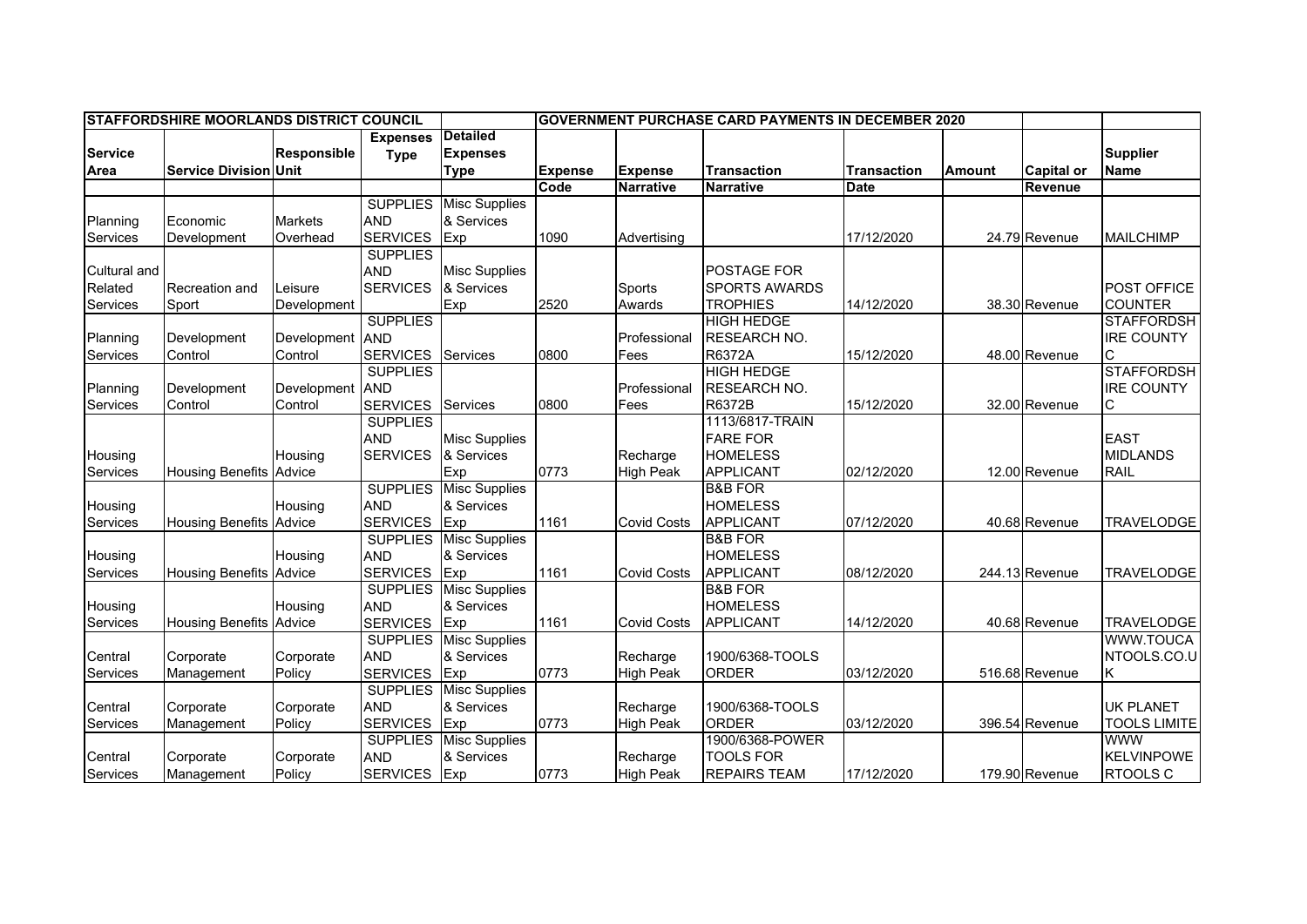|                                                        |                         |                                            |                                                  | <b>SUPPLIES</b> Misc Supplies                      |      |                              | 1900/6368-POWER                                       |            |                | WWW.FRANK                               |
|--------------------------------------------------------|-------------------------|--------------------------------------------|--------------------------------------------------|----------------------------------------------------|------|------------------------------|-------------------------------------------------------|------------|----------------|-----------------------------------------|
| Central                                                | Corporate               | Corporate                                  | <b>AND</b>                                       | & Services                                         |      | Recharge                     | <b>TOOLS FOR</b>                                      |            |                | HOWARD.CO                               |
| Services                                               | Management              | Policy                                     | <b>SERVICES</b>                                  | Exp                                                | 0773 | <b>High Peak</b>             | <b>REPAIRS TEAM</b>                                   | 17/12/2020 | 342.00 Revenue | M                                       |
| Planning<br>Services                                   | Development<br>Control  | Development EMPLOYEE employee<br>Control   | S                                                | Indirect<br>expenses                               | 0006 | Professional<br>Fees         | <b>MEMBERSHIP FEE</b><br>an employee (50%)            | 03/12/2020 | 79.00 Revenue  | <b>ROYAL TOWN</b><br>PLANNING           |
| Planning<br>Services                                   | Development<br>Control  | Development AND<br>Control                 | <b>SERVICES</b>                                  | <b>SUPPLIES</b> Misc Supplies<br>& Services<br>Exp | 0773 | Recharge<br><b>High Peak</b> | <b>MEMBERSHIP FEE</b><br>an employee (50%)            | 03/12/2020 | 79.00 Revenue  | <b>ROYAL TOWN</b><br>PLANNING           |
| Central<br>Services                                    | Corporate<br>Management | Post Entry<br>and<br>Corporate<br>Training | <b>EMPLOYEE</b> Indirect<br>lS                   | employee<br>expenses                               | 0050 | <b>Staff Training</b>        | <b>TRAINING COURSE</b><br>FOR an employee<br>(50%     | 03/12/2020 | 35.00 Revenue  | <b>PAYPAL</b><br><b>MINDGROVEL</b>      |
| Central<br>Services                                    | Corporate<br>Management | Post Entry<br>and<br>Corporate<br>Training | <b>SUPPLIES</b><br><b>AND</b><br><b>SERVICES</b> | <b>Misc Supplies</b><br>& Services<br>Exp          | 0773 | Recharge<br>High Peak        | <b>TRAINING COURSE</b><br>FOR an employee<br>$(50\%)$ | 03/12/2020 | 35.00 Revenue  | <b>PAYPAL</b><br>MINDGROVEL             |
| Environment<br>al and<br>Regulatory<br><b>Services</b> | Environmental<br>Health | Env Health -<br>Admin                      | <b>EMPLOYEE</b><br>S                             | Indirect<br>employee<br>expenses                   | 0006 | Professional<br>Fees         | <b>MEMBERSHIP FEE</b><br>an employee (50%)            | 03/12/2020 | 116.00 Revenue | <b>CHARTERED</b><br><b>INSTITUTE OF</b> |
| Environment<br>al and<br>Regulatory<br>Services        | Environmental<br>Health | Env Health -<br>Admin                      | <b>SUPPLIES</b><br><b>AND</b><br><b>SERVICES</b> | <b>Misc Supplies</b><br>& Services<br>Exp          | 0773 | Recharge<br><b>High Peak</b> | <b>MEMBERSHIP FEE</b><br>an employee (50%)            | 03/12/2020 | 116.00 Revenue | <b>CHARTERED</b><br><b>INSTITUTE OF</b> |
| Central<br>Services                                    | Corporate<br>Management | $L$ and $\&$<br>Property<br>Admin          | EMPLOYEE employee<br>S                           | Indirect<br>expenses                               | 0006 | Professional<br>Fees         | <b>MEMBERSHIP FEE</b><br>an employee (50%)            | 09/12/2020 | 269.50 Revenue | <b>RICS SUBS</b><br><b>UK CYBS</b>      |
| Central<br>Services                                    | Corporate<br>Management | Land &<br>Property<br>Admin                | <b>SUPPLIES</b><br><b>AND</b><br><b>SERVICES</b> | <b>Misc Supplies</b><br>& Services<br>Exp          | 0773 | Recharge<br><b>High Peak</b> | <b>MEMBERSHIP FEE</b><br>an employee (50%)            | 09/12/2020 | 269.50 Revenue | <b>RICS SUBS</b><br><b>UK CYBS</b>      |
| Environment<br>al and<br>Regulatory<br>Services        | Environmental<br>Health | Env Health -<br>Admin                      | <b>EMPLOYEE</b><br>S                             | Indirect<br>employee<br>expenses                   | 0006 | Professional<br>Fees         | <b>MEMBERSHIP FEE</b><br>an employee (50%)            | 11/12/2020 | 116.00 Revenue | <b>CHARTERED</b><br>INSTITUTE OF        |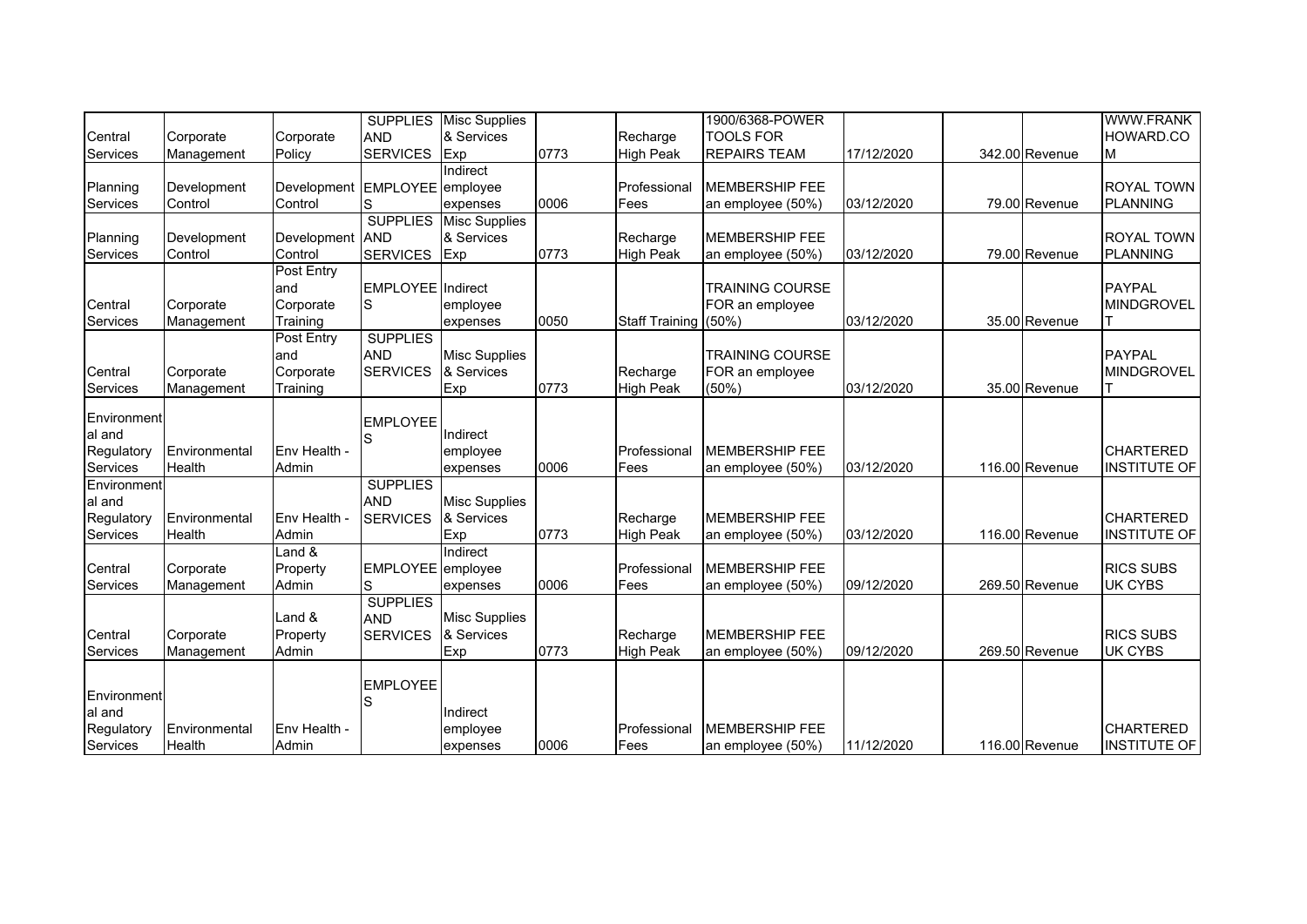| Environment     |               |              | <b>SUPPLIES</b>   |                      |      |                  |                        |            |                |                     |
|-----------------|---------------|--------------|-------------------|----------------------|------|------------------|------------------------|------------|----------------|---------------------|
| al and          |               |              | <b>AND</b>        | <b>Misc Supplies</b> |      |                  |                        |            |                |                     |
| Regulatory      | Environmental | Env Health - | <b>SERVICES</b>   | & Services           |      | Recharge         | <b>IMEMBERSHIP FEE</b> |            |                | <b>CHARTERED</b>    |
| Services        | Health        | Admin        |                   | Exp                  | 0773 | <b>High Peak</b> | an employee (50%)      | 11/12/2020 | 116.00 Revenue | <b>INSTITUTE OF</b> |
|                 |               | Land &       |                   | Indirect             |      |                  |                        |            |                |                     |
| Central         | Corporate     | Property     | EMPLOYEE employee |                      |      | Professional     | <b>MEMBERSHIP FEE</b>  |            |                | <b>RICS SUBS</b>    |
| Services        | Management    | Admin        | S                 | expenses             | 0006 | Fees             | an employee (50%)      | 11/12/2020 | 12.5 Revenue   | <b>UK CYBS</b>      |
|                 |               | Land &       | <b>SUPPLIES</b>   | <b>Misc Supplies</b> |      |                  |                        |            |                |                     |
| Central         | Corporate     | Property     | <b>AND</b>        | & Services           |      | Recharge         | <b>MEMBERSHIP FEE</b>  |            |                | <b>RICS SUBS</b>    |
| Services        | Management    | Admin        | <b>SERVICES</b>   | Exp                  | 0773 | <b>High Peak</b> | an employee (50%)      | 11/12/2020 | 12.5 Revenue   | <b>UK CYBS</b>      |
| Environment     |               |              |                   |                      |      |                  |                        |            |                |                     |
| al and          |               |              |                   | Indirect             |      |                  |                        |            |                |                     |
| Regulatory      | Environmental | Env Health - | EMPLOYEE employee |                      |      | Professional     | <b>MEMBERSHIP FEE</b>  |            |                | <b>CHARTERED</b>    |
| Services        | <b>Health</b> | Admin        | S                 | expenses             | 0006 | Fees             | an employee (50%)      | 17/12/2020 | 116 Revenue    | <b>INSTITUTE OF</b> |
| Environment     |               |              |                   |                      |      |                  |                        |            |                |                     |
| al and          |               |              | <b>SUPPLIES</b>   | <b>Misc Supplies</b> |      |                  |                        |            |                |                     |
| Regulatory      | Environmental | Env Health - | <b>AND</b>        | & Services           |      | Recharge         | <b>MEMBERSHIP FEE</b>  |            |                | <b>CHARTERED</b>    |
| Services        | Health        | Admin        | <b>SERVICES</b>   | Exp                  | 0773 | <b>High Peak</b> | an employee (50%)      | 17/12/2020 | 116 Revenue    | <b>INSTITUTE OF</b> |
|                 |               |              |                   | Indirect             |      |                  |                        |            |                |                     |
| Central         | Corporate     | Corporate    | EMPLOYEE employee |                      |      | Professional     | <b>MEMBERSHIP FEE</b>  |            |                | WWW.CIPFA.          |
| Services        | Management    | Policy       | S                 | expenses             | 0006 | Fees             | an employee (50%)      | 18/12/2020 | 166 Revenue    | ORG.UK              |
|                 |               |              | <b>SUPPLIES</b>   | <b>Misc Supplies</b> |      |                  |                        |            |                |                     |
| Central         | Corporate     | Corporate    | <b>AND</b>        | & Services           |      | Recharge         | <b>MEMBERSHIP FEE</b>  |            |                | WWW.CIPFA.          |
| <b>Services</b> | Management    | Policy       | <b>SERVICES</b>   | Exp                  | 0773 | <b>High Peak</b> | an employee (50%)      | 18/12/2020 | 166 Revenue    | ORG.UK              |
|                 |               |              |                   | <b>Indirect</b>      |      |                  |                        |            |                |                     |
| Central         | Corporate     |              | EMPLOYEE employee |                      |      | Professional     | <b>MEMBERSHIP FEE</b>  |            |                |                     |
| Services        | Management    | Audit        | S                 | expenses             | 0006 | Fees             | an employee (50%)      | 21/12/2020 | 129 Revenue    | <b>ACCA</b>         |
|                 |               |              | <b>SUPPLIES</b>   | <b>Misc Supplies</b> |      |                  |                        |            |                |                     |
| Central         | Corporate     |              | <b>AND</b>        | & Services           |      | Recharge         | <b>MEMBERSHIP FEE</b>  |            |                |                     |
| Services        | Management    | Audit        | <b>SERVICES</b>   | Exp                  | 0773 | <b>High Peak</b> | an employee (50%)      | 21/12/2020 | 129 Revenue    | <b>ACCA</b>         |
|                 |               |              |                   | Indirect             |      |                  |                        |            |                |                     |
| Central         | Corporate     | Corporate    | EMPLOYEE employee |                      |      | Professional     | <b>MEMBERSHIP FEE</b>  |            |                | WWW.CIPFA.          |
| Services        | Management    | Policy       | S                 | expenses             | 0006 | Fees             | an employee (50%)      | 22/12/2020 | 166 Revenue    | ORG.UK              |
|                 |               |              | <b>SUPPLIES</b>   | <b>Misc Supplies</b> |      |                  |                        |            |                |                     |
| Central         | Corporate     | Corporate    | <b>AND</b>        | & Services           |      | Recharge         | <b>MEMBERSHIP FEE</b>  |            |                | WWW.CIPFA.          |
| Services        | Management    | Policy       | <b>SERVICES</b>   | Exp                  | 0773 | <b>High Peak</b> | an employee (50%)      | 22/12/2020 | 166 Revenue    | ORG.UK              |
| Environment     |               |              |                   |                      |      |                  |                        |            |                |                     |
| al and          |               |              |                   | Indirect             |      |                  |                        |            |                |                     |
| Regulatory      | Environmental | Env Health - | EMPLOYEE employee |                      |      | Professional     | <b>MEMBERSHIP FEE</b>  |            |                | <b>CHARTERED</b>    |
| Services        | Health        | Admin        | S                 | expenses             | 0006 | Fees             | an employee (50%)      | 22/12/2020 | 116 Revenue    | <b>INSTITUTE OF</b> |